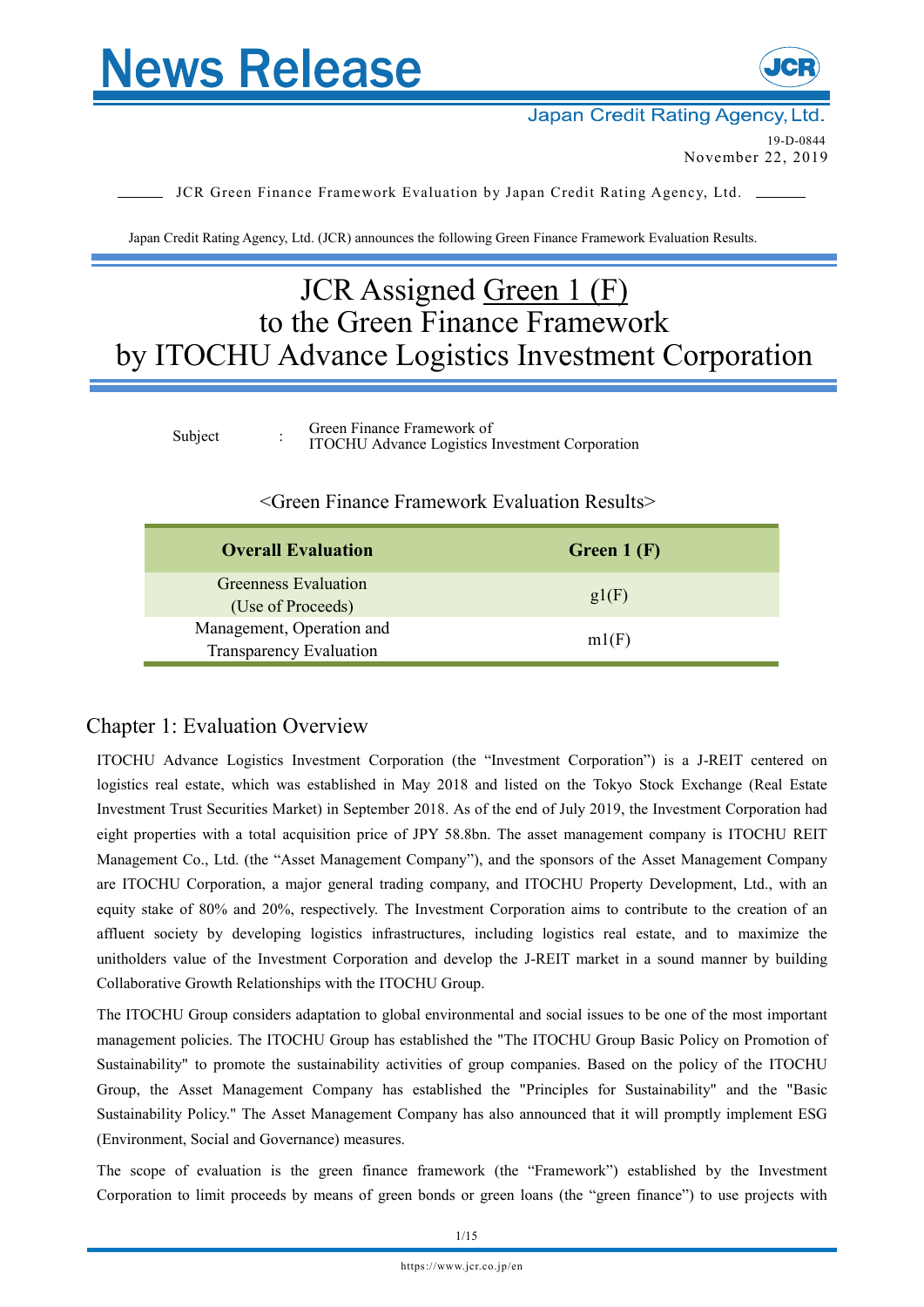

environmental improvement effects. JCR evaluates whether the Framework meets with the Green Bond Principles (2018 edition), the Green Bond Guidelines (2017 edition) and the Green Loan Principles. The Green Bond Principles, the Green Bond Guidelines and the Green Loan Principles are principles voluntarily published by the International Capital Markets Association (ICMA), the Loan Markets Association (LMA) and the Asia Pacific Loan Markets Association (APLMA) and the Japanese Ministry of the Environment, respectively, and are not binding on them, but JCR will evaluate the Framework with reference to those principles and guidelines as globally unified standards at this time.<sup>123</sup>

The Investment Corporation limits the use of proceeds procured through the green finance to Green Building, and defines the Eligible Criteria as properties that have acquired our stars or more in DBJ Green Building Certification, A or higher in CASBEE Real Estate, or four stars or more in BELS Certification. JCR evaluates that the use of proceeds set by the Investment Corporation is to be properties with high environmental improvement effects.

The Asset Management Company has established the Sustainability Committee, headed by the President, to share information on ESG initiatives of the Investment Corporation, including information on the green finance. The Investment Corporation is also actively working to acquire environmental certification, and 62.5% of the number of properties and 86.2% of total floor space meet the criteria. JCR has confirmed its robust management and operation system and high transparency with regard to the acquisition of properties subject to green finance. For example, the Investment Corporation's executive director makes final decisions on the acquisition of properties, and the person in charge makes appropriate decisions on fund procurement.

As a result, based on the JCR Green Bond Evaluation Methodology, JCR assigns "g1(F)" for the "Greenness Evaluation (Use of Proceeds)" and "m1(F)" for the "Management, Operation and Transparency Evaluation." Consequently, JCR assigns "Green 1(F)" for overall "JCR Green Finance Framework Evaluation." Detailed evaluation results are discussed in the next chapter.

The Framework is considered to meet the standards for items required by the Green Bond Principles, the Green Bond Guidelines of The Ministry of Environment of Japan and Green Loan Principle.

<sup>1</sup> ICMA(International Capital Market Association) Green Bond Principles 2018 https://www.icmagroup.org/green-social-and-sustainability-bonds/green-bond-principles-gbp/

<sup>2</sup> Ministry of the Environment Green Bond Guideline 2017 http://greenbondplatform.env.go.jp/pdf/greenbond\_guideline2017.pdf

<sup>3</sup> LMA (Loan Market Association), APLMA (Asian Market Loan Association) Green Loan Principle 2018 https://www.lma.eu.com/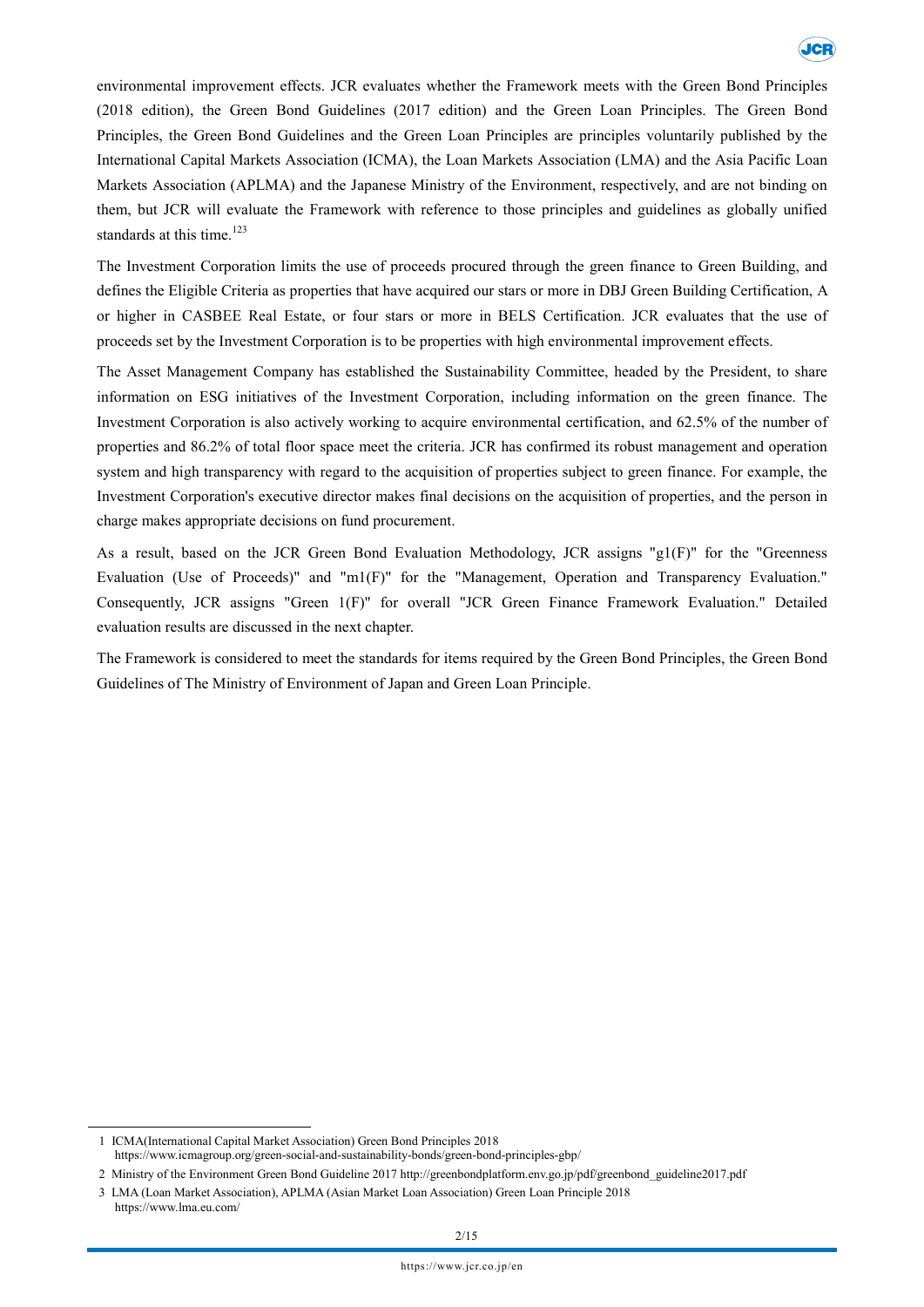## Chapter 2: Current Status of the project on each evaluation factor and JCR's evaluations

**Jer** 

Evaluation Phase 1: Greenness Evaluation

JCR assigns "g1 (F)", the highest evaluation on "Evaluation phase 1: Greenness Evaluation". Rationale: 100% use of proceeds under the Framework will be allocated to green projects, considering the factors described below.

## **(1) JCR's key consideration in this factor**

In this section, JCR first assesses whether the eligible criteria set out in the framework are green projects with clear environmental improvement effects. Next, JCR assesses whether an internal department/division which is exclusively in charge of environmental issues or a third party agency confirms whether a green project has sufficiently taken necessary workaround or mitigation measures, in the event the use of proceeds has a negative impact on the environment. Finally, JCR confirms consistency with the Sustainable Development Goals (SDGs).

## **(2) Current status of evaluation targets and JCR's evaluation**

## <Framework for Use of proceeds>

## 【Eligibility Criteria】

Properties which acquired or are to acquire any of the third-party certifications described in 1 to 3 below.

- 1. 5 Stars or 4 Stars in DBJ Green Building Certification
- 2. S or A Rank in CASBEE for Real Estate Certification
- 3. 5 Stars or 4 Stars in BELS Certification

<JCR's Evaluation of the Framework>

### **a. On the environmental improvement effects of the project**

i. Use of proceeds is to acquire or refinance green buildings that have or are scheduled to acquire **environmental certification for the top two categories of regional, national or internationally recognised standards or certifications, and are expected to have a high environmental improvement effect.**

- Overview of Environmental Certification
- 1. DBJ Green Building Certification

A certification system provided by DBJ (Development Bank of Japan) that evaluates properties with environmental and social considerations. The evaluation results are expressed as the number of stars, and the evaluation axis is "Buildings with consideration for the environment and society." It evaluates the three major categories of "Ecology (environment)", "Amenity (comfort) & Risk Management (crime and disaster prevention)" and "Community (community and landscape) and Partnership (cooperation with stakeholders)". Each is represented by five stars (the best class in Japan), four stars (exceptionally high), three stars (excellent), two stars (high), and one star (satisfactory). Although the evaluation is not specifically focused on environmental performance, it is highly recognized in Japan and has a certain evaluation item with regard to environmental performance. Therefore, JCR considers this certification to be equivalent to the Green Project Classification of "green buildings which meet regional, national or internationally recognised standards or certifications" defined in the Green Bond Principles. However, since the certification is not limited to environmental performance, JCR believes that it is desirable to confirm the evaluation of environmental performance individually.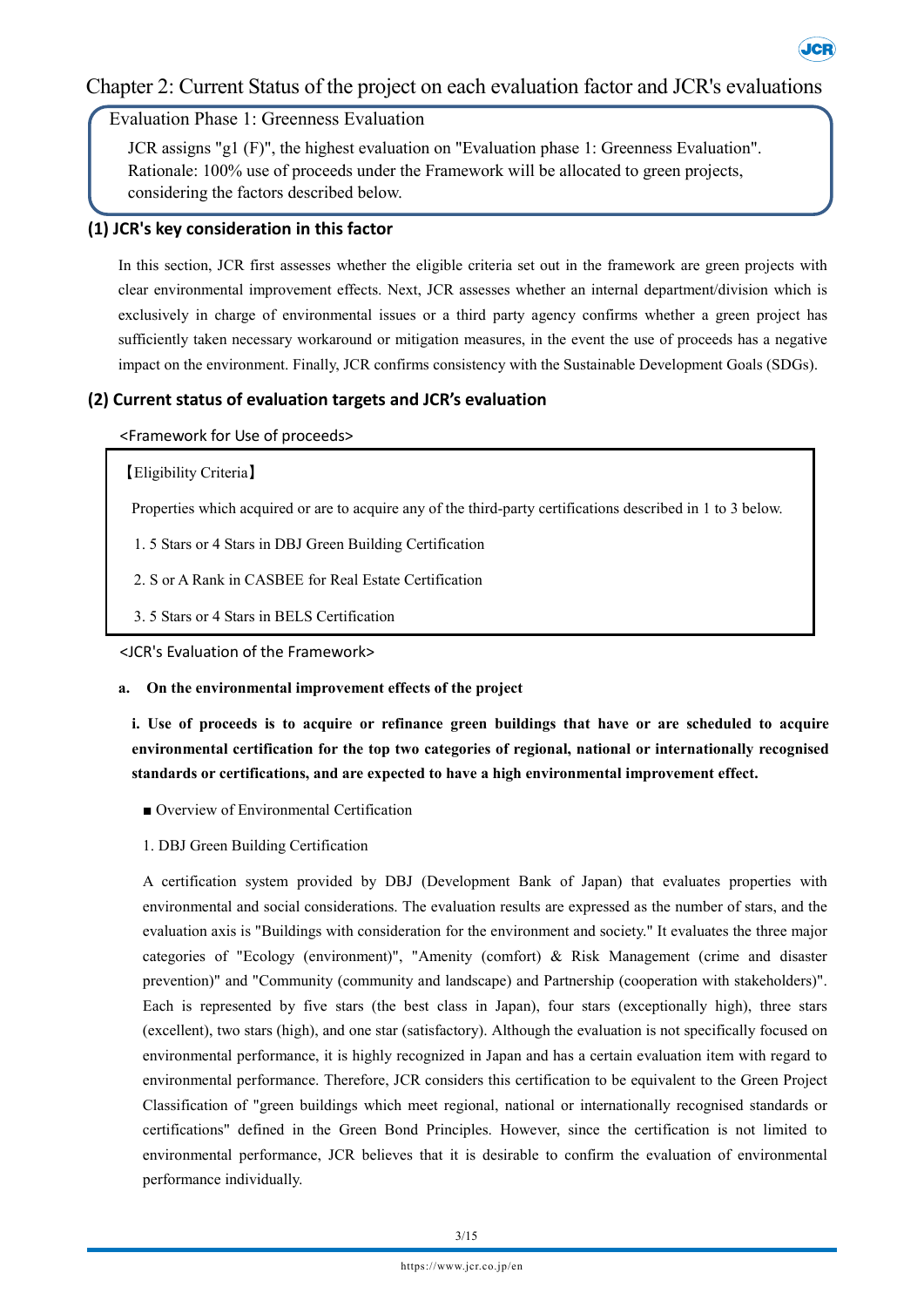

DBJ Green Building certification is based not only on the environmental performance of the property, but also on comprehensive evaluations, including the comfort of tenants, risk management such as disaster prevention and crime prevention, consideration for the surrounding environment and communities, and cooperation with stakeholders. The scoring system integrates and designs specific "excellent initiatives" for the environment and society, and there are many properties that do not reach the evaluation target in the real estate market. High evaluation requires that buildings be designed with appropriate consideration not only for the environment but also for all stakeholders involved in buildings.

The level of DBJ Green Building certification is expected to be approximately 20% of all income-generating real estate in Japan in terms of environmental and social considerations. In addition, each evaluation up to 4 stars covers the aggregate of top 10% (5 stars), top 30% (4 of the properties exceeding the certification level. Accordingly, JCR evaluates that the GLP J-REIT's eligible criteria are limited to properties with high environmental performance among the buildings that aim to acquire certification.<sup>4</sup>

## 2. CASBEE (Comprehensive Assessment System for Built Environment Efficiency)

This is a method for evaluating and rating the environmental performance of buildings. In April 2001, the Comprehensive Environmental Evaluation Research Committee for buildings was established as a joint project with industry, government, and academia with the support of the Housing Bureau of the Ministry of Land, Infrastructure, Transport and Tourism. Since then, the committee has been continuously conducting development and maintenance. In addition to CASBEE for Buildings and CASBEE for Urban Development, assessment tools include CASBEE for Real Estate developed to provide easy-to-understand environmental performance to the real estate market. The evaluation results are divided into five grades: Rank S (Excellent), Rank A (Very Good), Rank B+ (Good), Rank B (Slightly Poor), and Rank C (Poor) (CASBEE for Real Estate scoring has four grades: Rank S (Excellent), Rank A (Very Good), Rank B+ (Good), and Rank B (Satisfaction of mandatory items)).

CASBEE for Real Estate that the Investment Corporation uses as the eligible criteria was developed with the aim of utilizing the results of environmental assessments of buildings in CASBEE for the purpose of assessing real estate. The criteria have been developed with a focus on items that are strongly related to real estate assessments. Evaluation items of CASBEE for Real Estate are (1) energy consumption /GHG emissions, (2) water, (3) material/safety, (4) biodiversity/site and (5) indoor environments. Evaluation methods are as follows: (1) consistency with the weights assigned in other major assessment tools in the world, (2) use of point scoring system, (3) including five required items and 16 additional items for a total of 100 points and (4) evaluation is excluded if the required items are not satisfied.

Buildings with a total of 66 points or more will be eligible for rank A or higher, as determined by the Investment Corporation as eligible criteria. This can be obtained by taking the standard level 3 (3 points) for all the additional items and taking the points above the standard level for some additional items. Accordingly, JCR evaluates that the eligible criteria set out by the Investment Corporation is buildings for having high environmental improvement effects.

### 3. BELS (Building-Housing Energy-efficiency Labeling System)

BELS is a building energy efficiency performance indicator system under which third-party assessment bodies evaluate and accredit the energy efficiency performance of new and existing buildings. The outer skin performance (performance standards and specification standards) and primary energy consumption (performance standards and specification standards) are subject to evaluation, and the evaluation results are

<sup>4</sup> Revision and Disclosure of DBJ Green Building Certification Evaluation Items (DBJ Green Building Certification Website, February 2019)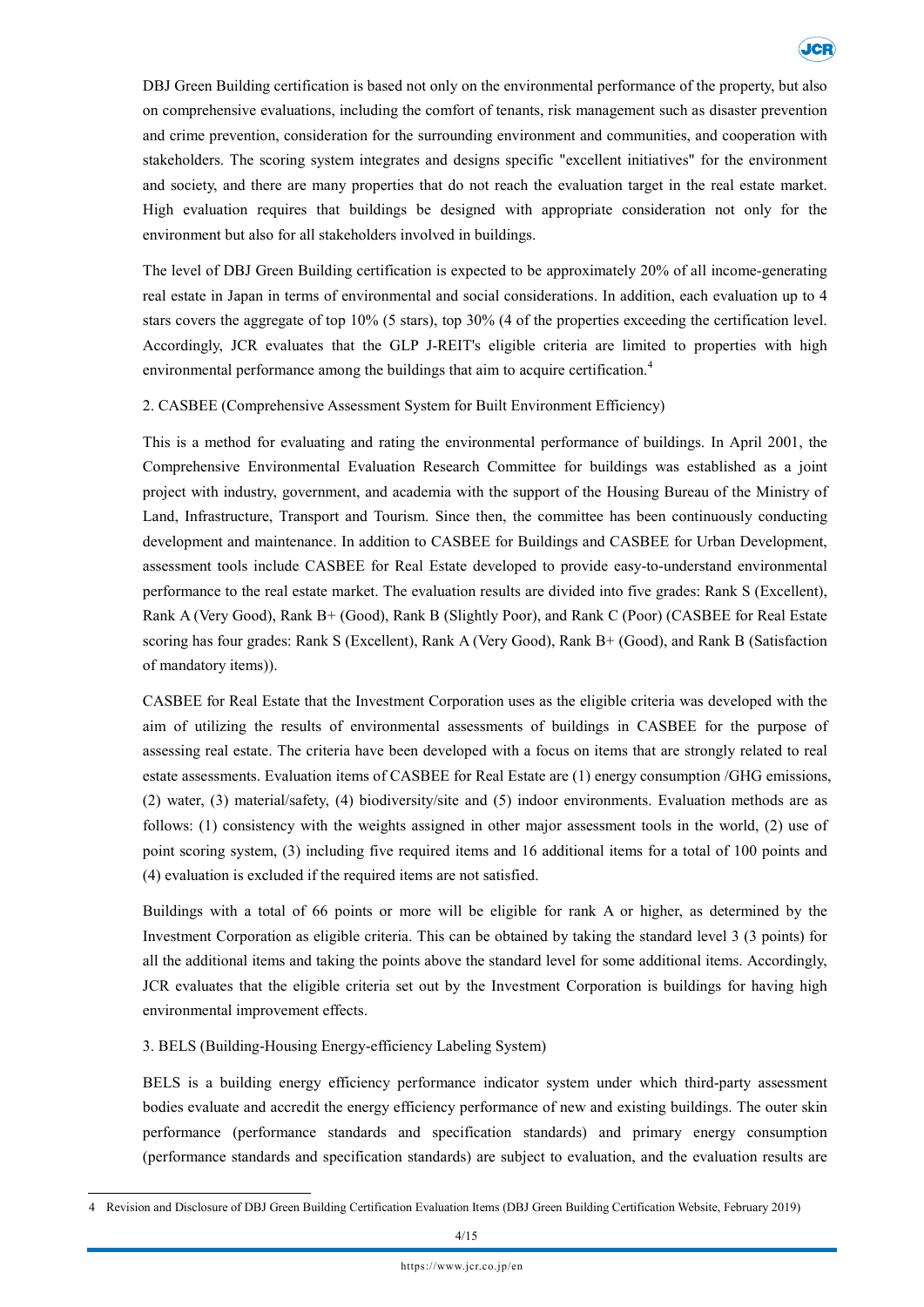

expressed in stars according to the achievement values of the energy efficiency standards. High evaluation requires excellent energy-efficiency performance. In BELS, this ranking is based on BEI (Building Energy Index). The number of stars is divided from one to five by BEI. BEI is a measure of energy efficiency performance that uses the designed primary energy consumption as the molecular weight and the standard primary energy consumption as the denominator, and is compared with the standard value. One star is the existing energy saving standard, two stars is the energy saving standard, and three stars are the guiding standard. Buildings that qualify as BELS four stars or higher are based on high energy efficiency performance (non-residential: BEI value of 0.7 or lower) and have energy efficiencies of more than 30% compared to the basic primary energy consumption. Accordingly, JCR evaluates buildings that can be expected to have high environmental improvement effects.

Based on the above, JCR evaluates that the use of proceeds stipulated in the Framework have high environmental improvement effects.

■ Evaluation of the Framework

The brand name of "iMissions Park" attached to properties owned by the Investment Corporation has the meaning that "i (means the ITOCHU Group)" has "missions" to resolve the issues of customers. The ITOCHU Group has been developing real estate for logistics since 2004 relatively earlier stage than the competitive peers. Based on the know-how accumulated as a developer and a user, the Group has developed properties with universal design that can solve the issues of tenants and respond to various needs, while implementing reduction of the environmental burden.

Of the properties owned by the Investment Corporation, five out of eight have acquired environmental certification of four stars or more in DBJ Green Building Certification, which are in line with the eligible criteria stipulated in the Framework. In obtaining the certification, the Investment Corporation has been highly evaluated for its efforts to conserve energy by installing LED lighting, turning off lights and reducing lights using human sensors, and installing water-saving toilets. The Investment Corporation also pays attention to environmental considerations, such as greening outside the building, employee usage environments, and security and disaster prevention. JCR evaluates that these properties reflect the knowledge the ITOCHU Group has accumulated in the development of logistics real estate.

As indicated by the eligible criteria in the Framework, the Investment Corporation aims to acquire more environmentally friendly properties in cooperation with the ITOCHU Group.

## ii. The eligible projects are green projects defined in the Green Bond Principles, Green Loan Principles or **the Ministry of the Environment's Green Bond Guidelines that fall under the categories of "green buildings which meet regional, national or internationally recognised standards or certifications" and "energy efficiency."**

According to a survey conducted by the World Green Building Council, carbon dioxide emissions from buildings account for 39% of total emissions. As a measure to prevent global warming in Japan, it is important to further promote green buildings with high energy efficiency performance that reduce  $CO<sub>2</sub>$ emissions from buildings. In addition, the New Strategic Energy Plan decided by the Cabinet of Japan in July 2018 stipulates that new housing and buildings will be obligated to comply with the Energy Efficiency Standards in stages by 2020. Therefore, it is consistent with Japan's energy conservation policy that the Investment Corporation actively acquires buildings with high environmental certification levels.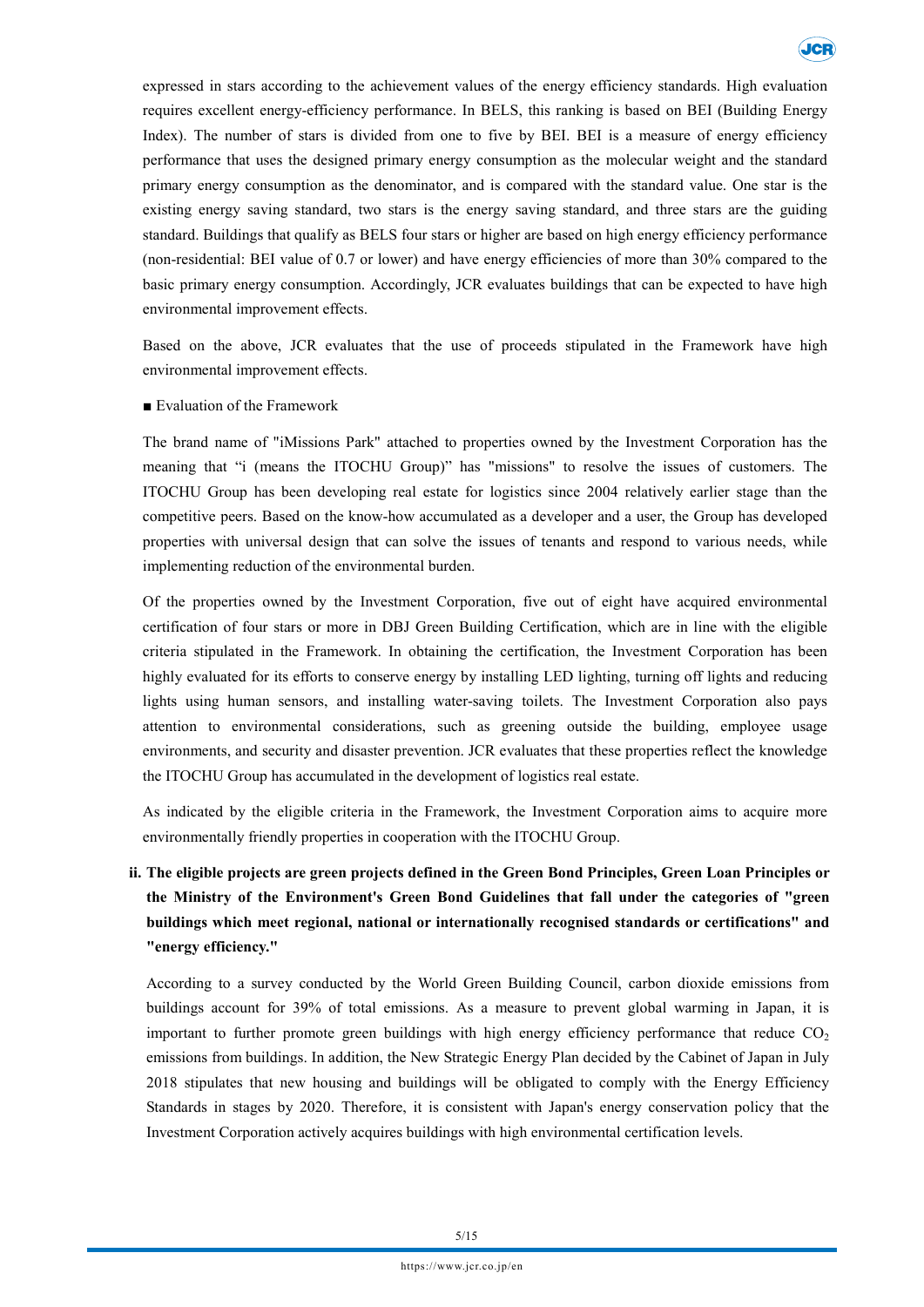

#### **b. Negative impact on the environment**

The Asset Management Company conducts due diligence when acquiring properties and checks for factors that could negatively impact the environment. Through interviews with the Asset Management Company, JCR evaluates that there are little possibilities of a negative impact on the environment caused by the logistics facilities owned by the Investment Corporation. JCR confirms that if there is a negative impact on the environment, it is necessary to take corrective measures by the seller as a precondition to avoid or mitigate the negative impact.

#### **c. Consistency with SDGs Goals and Targets**

The projects are classified into "Energy Efficiency" and "Green Buildings Which Meet Regional, National or Internationally Recognised Standards or Certifications" as defined in the Green Bond Principles, Green Loan Principles or the Ministry of the Environment's Green Bond Guidelines. Based on the SDGs mappings of the ICMA, JCR evaluated the project as contributing to the following SDGs targets.



**Goal 7: Ensure access to affordable, reliable, sustainable, and modern energy for all.**

**Target 7.3. By 2030, double the global rate of improvement in energy efficiency.**



**Goal 9: Build resilient infrastructure, promote inclusive and sustainable industrialization and foster innovation.**

**Target 9.4. By 2030, upgrade infrastructure and retrofit industries to make them sustainable, with increased resource-use efficiency and greater adoption of clean and environmentally sound technologies and industrial processes, with all countries taking action in accordance with their respective capabilities.**



**Goal 11: Make cities and human settlements inclusive, safe, resilient and sustainable.**

**Target 11.6. By 2030, reduce the adverse per capita environmental impact of cities, including by paying special attention to air quality and municipal and other waste management.**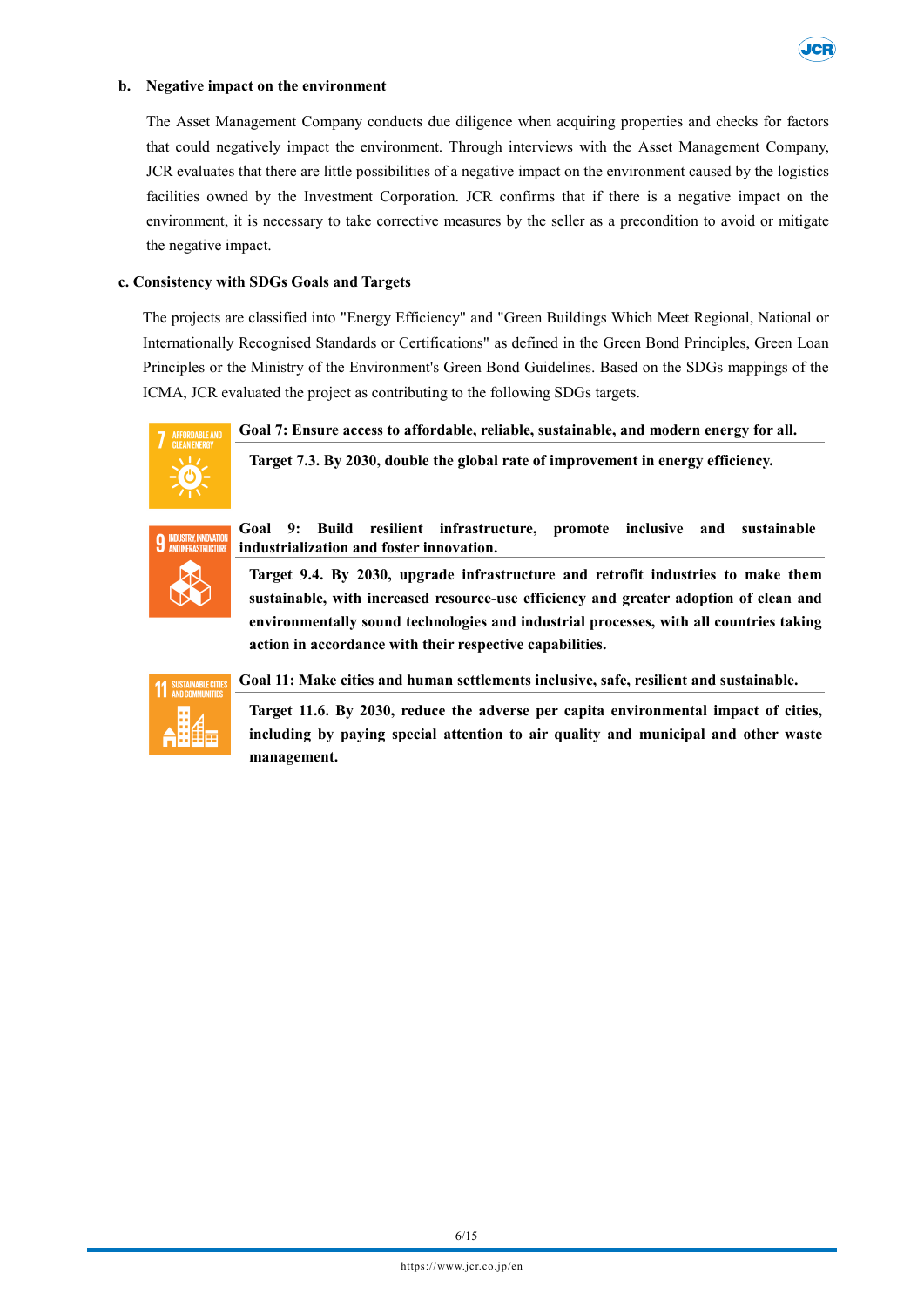Evaluation Phase 2: Management, Operation and Transparency Evaluation

JCR assigns "m1 (F)", the highest rating on JCR evaluation Phase 2: Management, Operation and Transparency Evaluation.

Rationale: These projects will receive funding and implement businesses as planned through a firmly equipped management and operation system with high transparency as described below

## 1. Appropriateness and Transparency Concerning Selection Standard and Processes of the Use of Proceeds

## **(1) JCR's key consideration in this factor**

In this section, JCR confirms that the goals to be achieved through the green finance, the criteria for selecting green projects, the appropriateness of the process, and the series of processes are appropriately disclosed to investors.

## **(2) Current status of evaluation targets and JCR's evaluation**

**a. Goal**

<The Framework for Green Finance Objectives>

## **(Goal of Green Finance)**

ITOCHU REIT Management Co, Ltd., an asset management company of the Investment Corporation, established the "Basic Sustainability Policy."

Utilizing the funds procured through green finance to carry out initiatives to promote sustainability based on sustainable policy, the Asset Management Company (IRM) also proactively acknowledges the expected level of implementation of ESG (environment, society, and governance) through dialogue with many investors and reflects it in its asset management policy.

## **ITOCHU REIT MANAGEMENT BASIC SUSTAINABILITY POLICY**

## **1. Environmental stewardship**

(1) Reduce energy consumption (decarbonization) and conserve resources

In cooperation with its tenants, IRM shall consider installing more energy-efficient equipment and make use of renewable energy sources at its properties in order to proactively reduce electricity consumption, conserve water, and facilitate recycling.

(2) Utilize environmental certification programs

IRM shall actively strive to acquire environment-related certifications from third-party organizations as a means to add more value to its properties, meet environmental standards expected by stakeholders, and incorporate such standards in its asset management policy.

## **2. Social contribution**

(1) Place importance on human resources training

IRM shall work to improve the expertise of each of its members and raise their awareness of ESG while facilitating opportunities for training in and outside the company

(2) Respect human rights and promote workplace reforms

IRM shall aim to maintain a comfortable work environment by fostering a corporate culture that respects individuals and prohibits discrimination and harassment, and proactively implementing measures for raising productivity.

(Continue to the next page)

**JCR**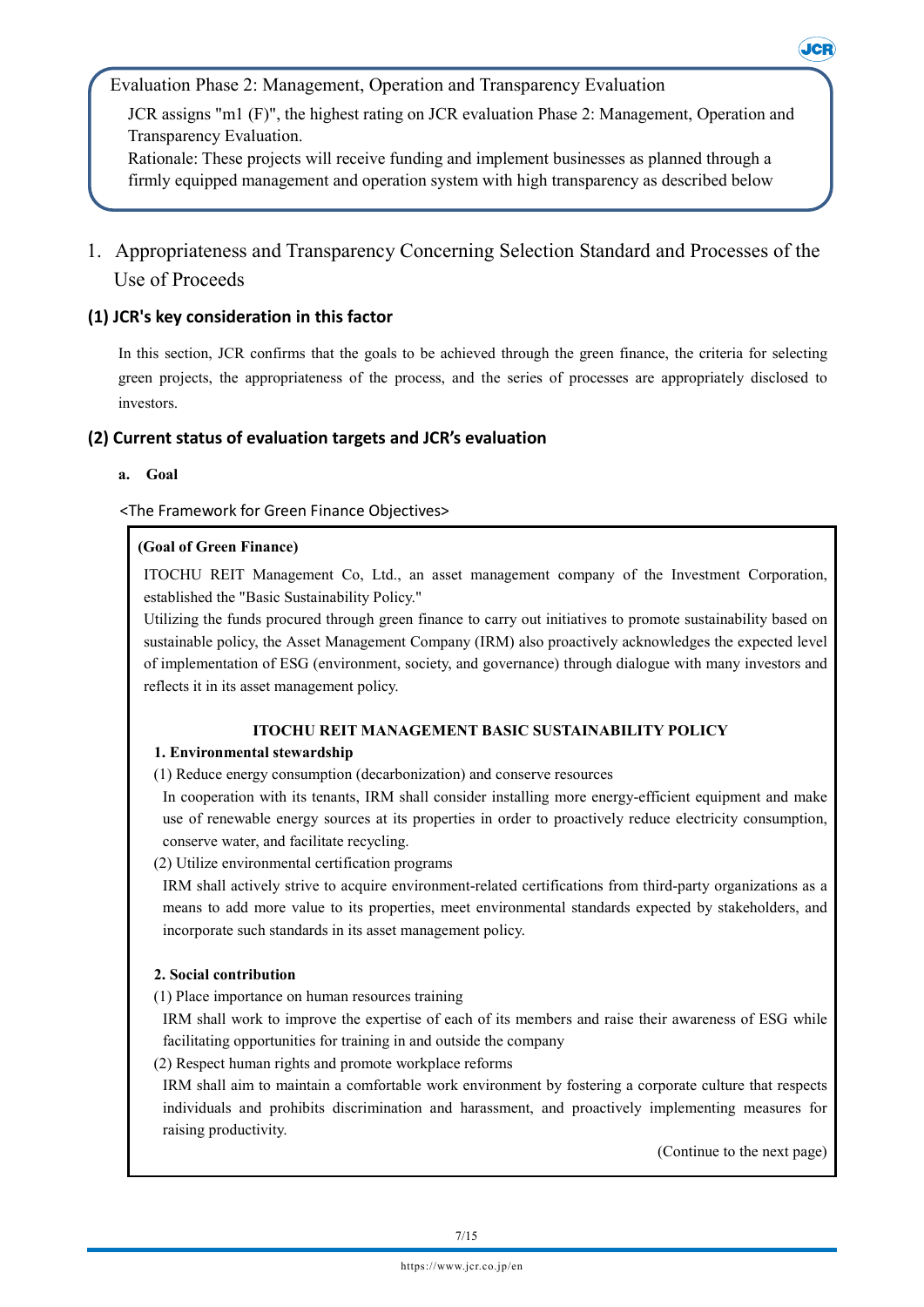**Jer** 

(3) Implement sustainability policies together with suppliers

IRM shall give consideration to the environment and social contributions in its business activities in cooperation with all companies in its supply chain, particularly property management and building management companies.

(4) Cooperate with tenants

IRM shall give further consideration to the environment and social contribution social contributions in cooperation with its tenants, and work together with the ITOCHU Group to provide services that benefit the businesses of tenants and facilities that enable them to operate dependably with respect to health, comfort and safety.

(5) Benefit areas surrounding properties and the real estate market as a whole

IRM shall give consideration to the communities directly surrounding its properties and work to help expand and develop Japan's logistics real estate and J-REIT markets.

## **3. Corporate governance**

- (1) Comply with the law and prohibit improper conduct
- IRM shall establish and maintain organizations that ensure compliance with relevant laws and regulations while strictly prohibiting improper conduct, and work to entrench these principles in its corporate culture.
- (2) Disclose accurate and timely information to unitholders and other stakeholders
- IRM shall make sure to promptly provide accurate and clear information, and proactively disclose financial and non-financial data, including ESG-related information.
- (3) Build sound relations with the ITOCHU Group and other stakeholders

IRM shall aim to create value through its collaborative growth relationship with its sponsor, the ITOCHU Group, while making absolutely sure to consider transactions with stakeholders and protect the interests of unitholders.

### <JCR's Evaluation of the Framework>

The ITOCHU Group, to which the Investment Corporation and the Asset Management Company belong, recognizes that the responses to global environmental and social issues is one of the most important management policies and has established the "The ITOCHU Group Basic Policy for promoting Sustainability" to promote the sustainability activities of group companies.

As a member of the ITOCHU Group, the Asset Management Company strongly feels the need for sustainability activities (ESG) including the environment, and established the "Basic Sustainability Policy" in January 2019 soon after listing on Tokyo Stock Exchanges. It describes policies for environmental, social, and governance (ESG) initiatives. As for the environment, two points are listed: (1) reduce energy consumption (decarbonization) and conserve resources, and (2) utilize environmental certification programs.

The use of proceeds under the Framework is acquisition or refinancing funds for acquisition of green buildings that meet Eligibility Criteria. JCR evaluates that the implementation of the green finance contributes to the implementation of the aforementioned items in the Asset Management Company's Basic Sustainability Policy.

### **b. Selection Criteria**

The Investment Corporation's "Eligibility Criteria" are properties for which the Investment Corporation has acquired or plans to acquire four stars or more in DBJ Green Building certification, A rank or higher in CASBEE for Real Estate Certification, and four stars or more in BELS certification. As mentioned above in Phase 1, JCR evaluates the criteria limits the eligible projects with a high environmental improvement effect.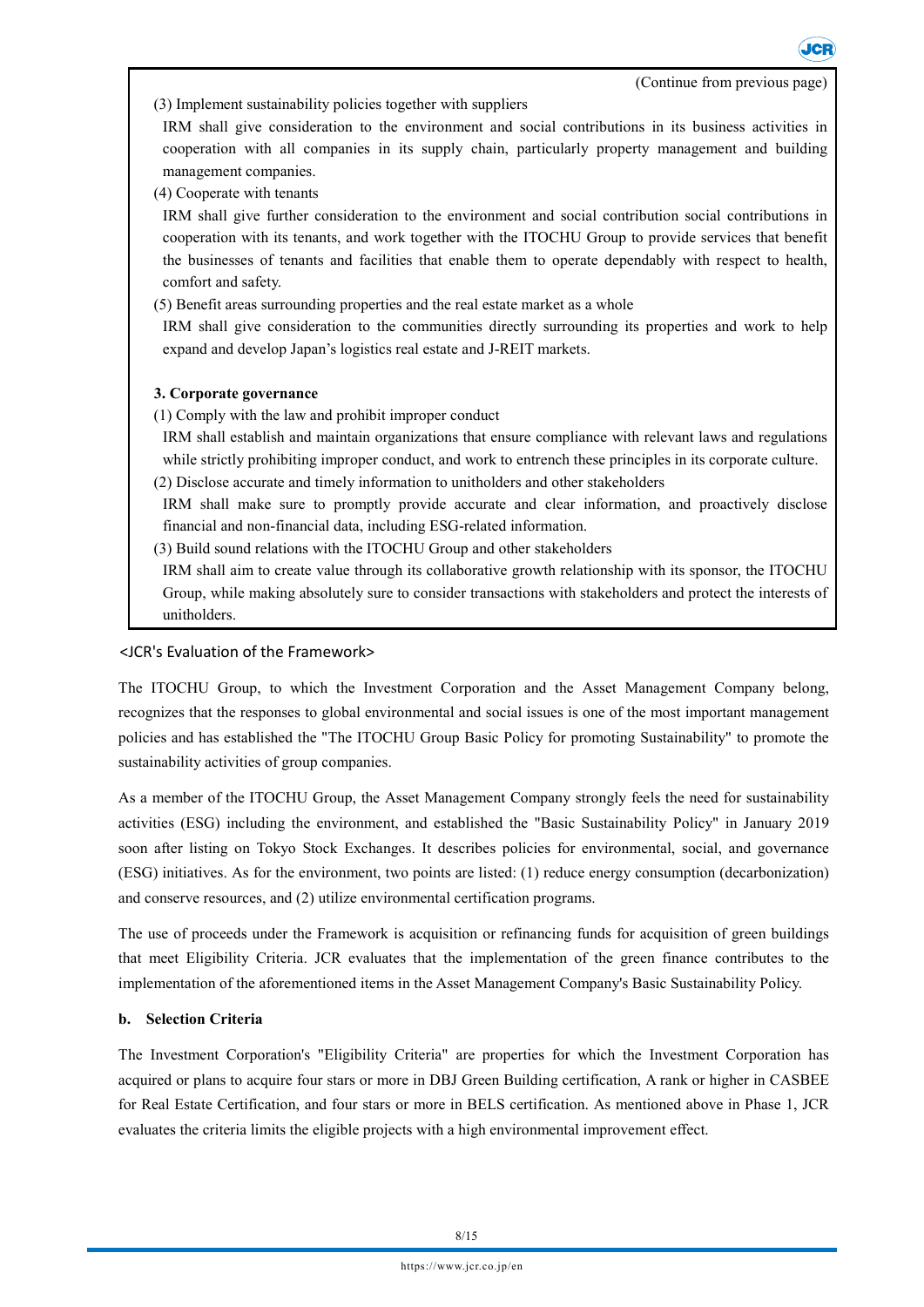The eligibility criteria are prepared after the consultation with the Finance & Planning Department and Investment & Asset Management Department of the Asset Management Company and approved by the executive officers of the Investment Corporation.

## **c. Processes**

## <The Framework for Processes>

## **(Selection Process for Projects)**

(Project Selection Stakeholders)

- The Finance & Planning Department examines, verifies, and assesses the suitability of the Eligible Criteria for projects for which funds are to be raised.
- (Project Selection Process)
	- 1. The green finance is discussed in advance by the Sustainability Promotion Committee as one of the objectives for each term and important measures necessary to achieve them.
	- 2. The execution of the green finance will be resolved by the executive officer of the Investment Corporation as the final decision maker.
	- 3. After implementing the green finance, reports are made to the board of directors of the Investment Corporation, the board of directors of the Investment Corporation, and the Sustainability Committee, which meets regularly.

## <JCR's Evaluation of the Framework>

The Asset Management Company promotes the implementation of the green finance as a sustainability initiative of the Finance & Planning Department and evaluates compliance with the eligibility criteria. Subsequently, the execution of green finance will be decided by a decision-making process with the Investment Corporation's executive officer as a final decision maker.

Following the approval of Green Finance, the Board of Directors of the Asset Management Company, the Board of Directors of the Investment Corporation, and the Sustainability Committee will be reported on the implementation of Green Finance.

The Sustainability Committee of the Asset Management Company is composed of the general manager of the General Affairs & Human Resources Department, Investment & Asset Management Department, Finance & Planning Department, the Compliance Officer and other members in charge of business affairs who are in charge of supervising the President. The Sustainability Committee regularly shares information on the sustainability of each department. The implementation of the green finance based on the Framework is discussed in advance as a sustainability initiative of the Finance & Planning Department and reported after approval.

The goals, selection criteria and processes set forth in the Framework are described in this evaluation report and are scheduled to be disclosed in the Investment Corporation's press releases when implementing the green finance, and in the case of issuing the green bonds, the Investment Corporations will disclose in the revised shelf registration statement. Accordingly, JCR evaluates that transparency to investors is ensured.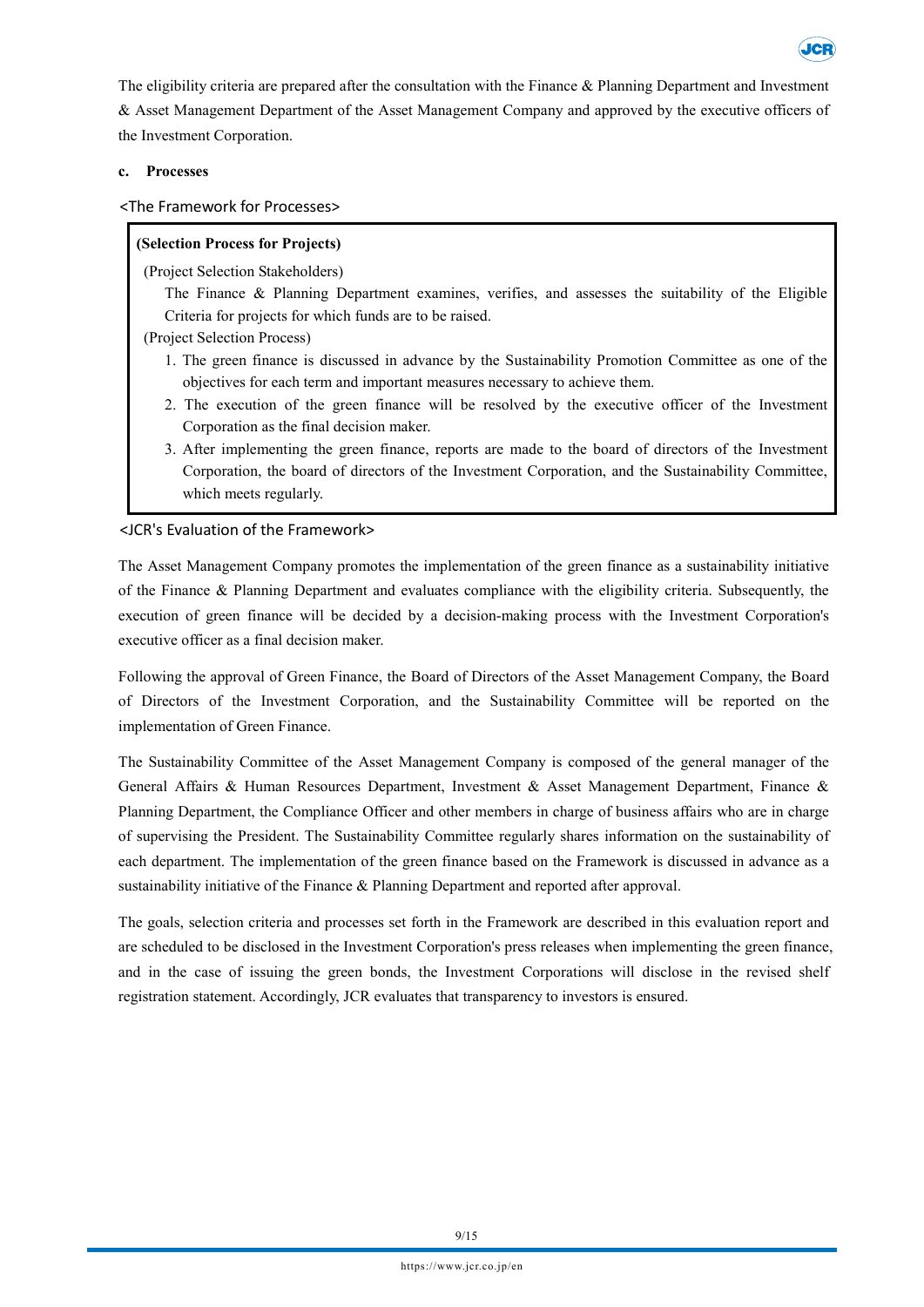

## 2 . Appropriateness and Transparency of Management of the Proceeds

## **(1) JCR's key consideration in this factor**

It is generally assumed that the management method of the proceeds varies by issuer or borrower. JCR confirms whether proceeds procured through the issuance of green finance are appropriated to the green projects and whether a mechanism and internal system are in place to enable easy tracking and management of the appropriation of proceeds.

JCR also attaches importance to evaluating the management and operation of the unallocated proceeds, as well as to confirming that the proceeds from the bonds are allocated to green projects at an early stage.

## **(2) Current status of evaluation targets and JCR's evaluation**

<The Framework for proceeds management>

### **(Allocation Plan for Procurement Funds and allocation Method)**

Funds procured through the green finance will be used to acquire Green Eligible Assets promptly, to repay the loans borrowed to acquire the assets, or to redeem the outstanding investment corporation bonds issued for acquiring the assets.

#### **(Method of Tracking and Management of Procured Funds)**

Until the green finance balance decreases to zero, tracking and management of proceeds shall be conducted by the Finance & Planning Department through the internal system. The Finance & Planning Department shall regularly report to the board of directors on the total amount of Green Eligible Assets, Green Eligible Debt and Green Finance Balance, and the appropriation of Green Finance Procurement Fund.

#### <JCR's Evaluation of the Framework>

The purpose of the green finance is to finance or to refinance the acquisition of the Green Eligible Assets described in this evaluation report and will not be used for any other purpose.

Regarding the proceeds, JCR confirms that the person in charge of the Finance & Planning Department of the Asset Management Company manages information such as the use of proceeds, due dates, balances, etc. using its internal system. Through interviews with the Asset Management Company, JCR confirms that the total amount of funds procured through the green finance will be allocated to the acquisition of properties or refinancing within a short period of time after the procurement, and that the tracking management will be conducted at the time of the lump-sum allocation. The Director of the Finance & Planning Department confirms and approves all of the operations related to deposits and withdrawals.

The Investment Corporation does not expect to generate unallocated funds because the funds procured through the green finance will be used for the acquisition of properties or refinancing in a short period of time after the procurement. On the other hand, in the event that unallocated funds arise due to such factors as the sale of assets subject to the use of the proceeds prior to repayment or redemption of the green finance, the Investment Corporation shall manage the outstanding balance of the green finance so that it does not exceed the amount of Green Eligible Liabilities (the total acquisition cost of Green Eligible Assets) × (Loan To Value ratio (LTV) of the total assets at the end of the recent fiscal period).

Based on the above, JCR evaluates that fund management is highly appropriate and transparent.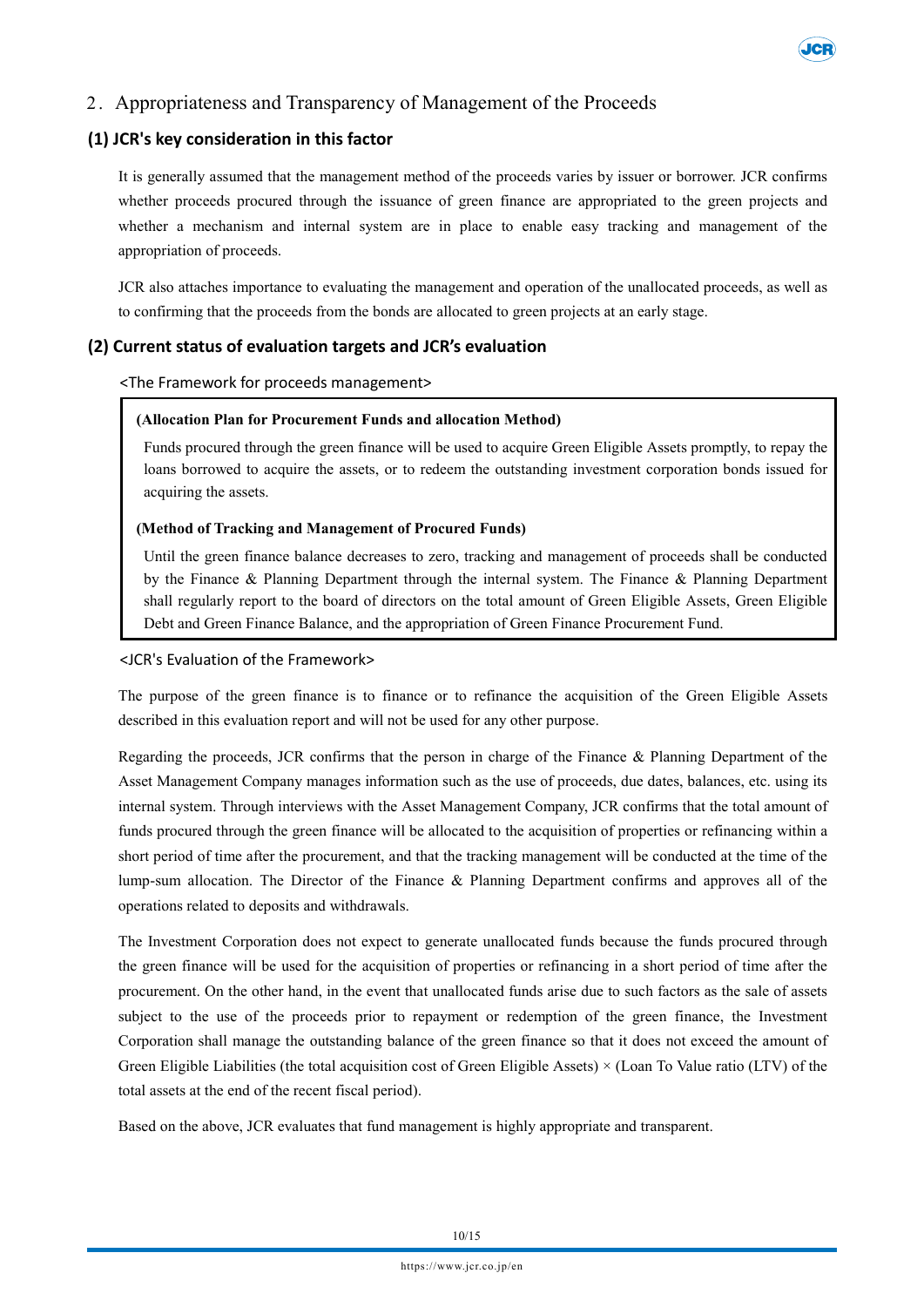

## 3 . Reporting

## **(1) JCR's key consideration in this factor**

In this section, JCR evaluates whether the disclosure system for investors before and after the issuance of green finance is planned in a detailed and effective manner at the time of the issuance of green finance.

## **(2) Current status of evaluation targets and JCR's evaluation**

<Framework for Reporting>

## **1. Reporting on the Status of proceeds allocation**

The appropriation of funds procured through the green finance will be disclosed on the Investment Corporation's website. Update every year until the full amount is allocated or the green finance balance reaches zero.

Until the green finance balance decreases to zero, the total amount of Green Eligible Assets, Green Eligible Debt and Green Finance Procurement balance as of the end of January of each year are reported annually.

#### **2. Reporting on environmental improvement effects**

Impact reporting on the following KPIs is disclosed annually on the Investment Corporation's website. (i) Number of Green Eligible Assets, Level of Environmental Certification, and Total Floor Space (ii) Following environmental data (not only Green Eligible Assets but also data-acquired properties are disclosed along with the coverage ratio)

- 1. Energy consumption
- $2. CO<sub>2</sub>$  emissions
- 3. Water consumption
- 4. Waste volume

<JCR's Evaluation of the Framework>

### **a. Reporting on the proceeds allocation status**

The use of proceeds procured through the green finance will be announced on the Investment Corporation's website, and in legal documents such as revised shelf registration documents and shelf registration supplements in the case of issuing the green bonds. As confirmed in the previous section, the funds procured through the green finance will be allocated for acquisition or refinancing funds for acquisition of properties immediately. Therefore, reporting of unallocated funds during the period is not currently anticipated. However, JCR confirms that in the event of a major change in circumstances, such as the occurrence of unallocated funds due to the sale of properties acquired through the green finance, disclosure will be made on the Investment Corporation's website.

### **b. Reporting on environmental improvement effects**

In accordance with the Framework, the Investment Corporation plans to report on the effects of environmental improvements in energy consumption, CO<sub>2</sub> emissions, water consumption, and waste volume, in addition to the number of Green Eligible Assets, the level of environmental certification, and the total floor space.

JCR evaluates that the above reporting is planned to be disclosed appropriately to investors, etc. in terms of both the allocation of funds and the effects of environmental improvement.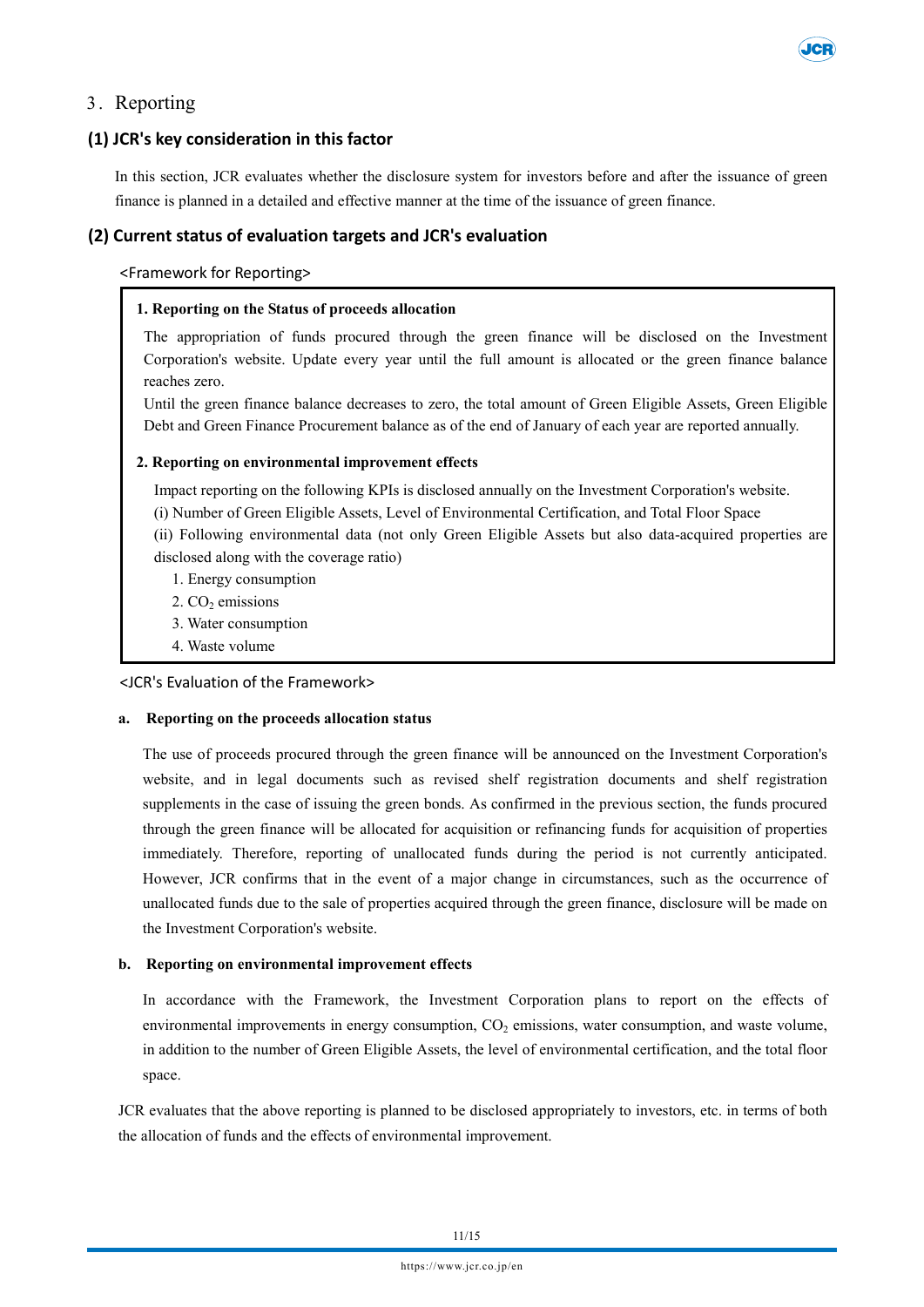

## 4 . Organization's Environmental Activities

## **(1) JCR's key consideration in this factor**

In this section, JCR evaluates whether the issuer's management positions environmental issues as a high priority management issue, and whether the green finance policy, process and the criteria for selecting green projects are clearly defined through the establishment of a department specializing in the environmental field or through the assistance of external organizations.

## **(2) Current status of evaluation targets and JCR's evaluation**

The ITOCHU Group, to which the Investment Corporation belongs, considers the adaptation to global environment and social issues to be one of the most important management policies and has established the "Basic Policy on Promotion of Sustainability" to promote the sustainability activities of group companies. The Asset Management Company has also established the "Principles for Sustainability" and the "Basic Sustainability Policy" and has announced that it will promptly implement measures related to the environment, society, and governance (ESG). This reflects a strong sense of the need for sustainability initiatives (ESG) and the establishment of ESG policies and philosophies ahead of the implementation of individual measures, which the Investment Corporation and the Asset Management Company regard as showing a particular emphasis on sustainability.

#### **ITOCHU REIT MANAGEMENT Principles for Sustainability**

As a member of the ITOCHU Group, IRM is guided by three basic principles established at the time of ITOCHU Corporation's founding called *Sampo Yoshi* in Japanese, meaning "Good for the seller, good for the buyer, and good for society."

A strong sense of ethics and responsibility as well as a passionate approach are embedded in IRM's management philosophy. By fostering a corporate culture based on this approach, IRM's management believes that it can proactively promote sustainability. With a firm grasp of expected standards of environmental, social and governance (ESG) performance, which are increasingly demanded by stakeholders today, IRM intends to promptly initiate relevant measures going forward.

#### **ITOCHU REIT MANAGEMENT Basic Sustainability Policy (Excerpt)**

#### **1. Environmental stewardship**

(1) Reduce energy consumption (decarbonization) and conserve resources

In cooperation with its tenants, IRM shall consider installing more energy-efficient equipment and make use of renewable energy sources at its properties in order to proactively reduce electricity consumption, conserve water, and facilitate recycling.

### (2) Utilize environmental certification programs

IRM shall actively strive to acquire environment-related certifications from third-party organizations as a means to add more value to its properties, meet environmental standards expected by stakeholders, and incorporate such standards in its asset management policy.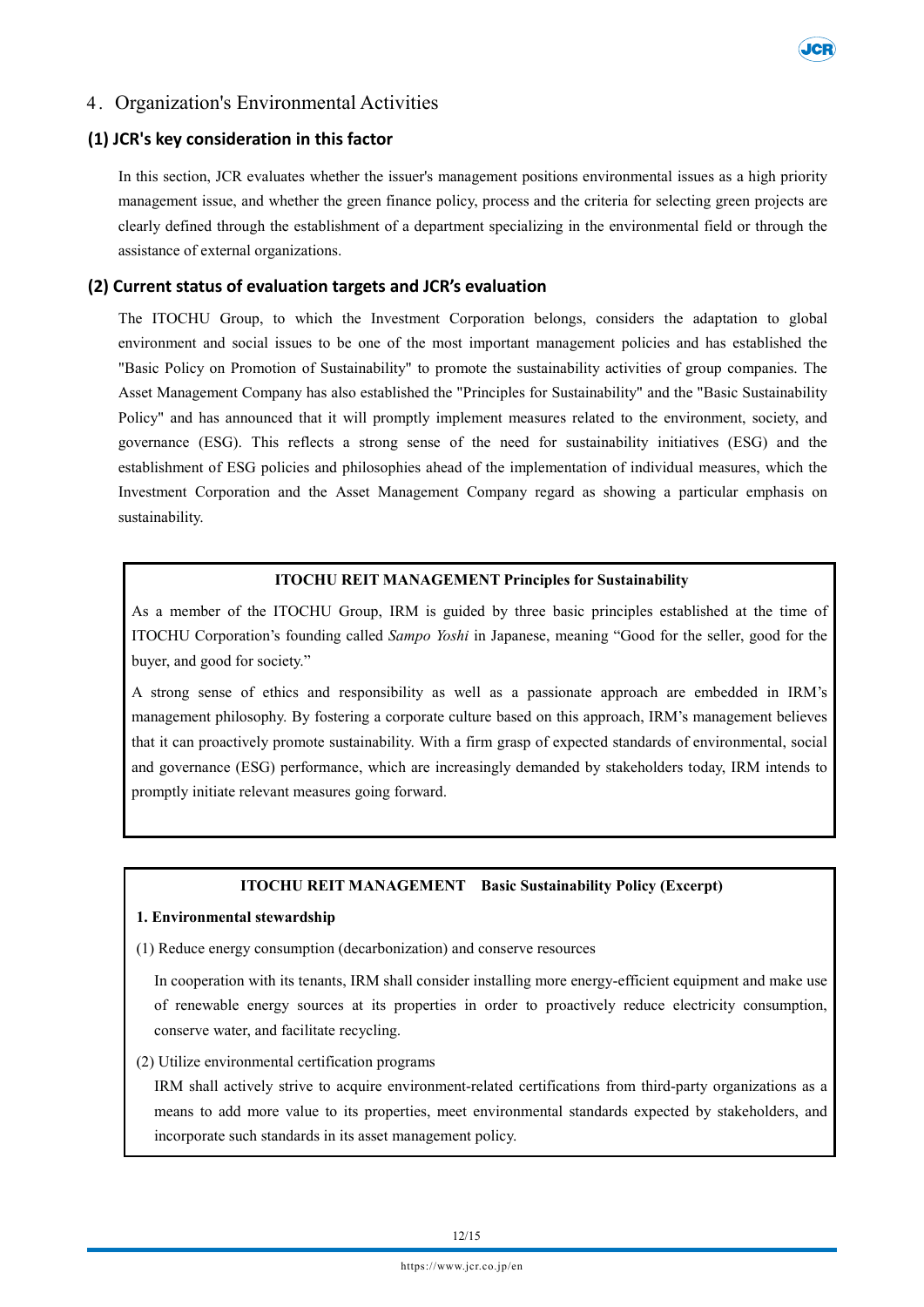The Basic Policy on Sustainability states that energy conservation, water conservation, and recycling activities are promoted in "(1) Reduce energy consumption (decarbonization) and conserve resources" in "1. Environmental stewardship", and "(2) Utilize environmental certification programs" requires a high level of environmental certification used in the Framework. In addition, the aforementioned "(2) Disclose accurate and timely information to unitholders and other stakeholders" in "3. Corporate governance" stated that the Investment Corporation and the Asset Management Company will actively disclose information on reporting. JCR highly evaluates that the Investment Corporation and the Asset Management Company are actively engaged in sustainability initiatives under the aforementioned basic policy in the Framework.

As mentioned above, the Sustainability Committee is an organization with expertise in the sustainability of the Asset Management Company. This is an organization formed with the intention of sharing the efforts concerning sustainability of the Asset Management Company among the various departments under the leadership of the President, which is composed of managers and persons in charge of each department. JCR confirms that the Investment & Asset Management Department of the Asset Management Company has expertise in green buildings, and is involved in the development of eligible criteria in the Framework. In addition, when formulating the aforementioned Basic Sustainability Policy and obtaining GRESB Real Estate Assessments, together with the participation of consulting companies on ESG as external experts, the Asset Management Company accepts employees from the sponsor group, and utilizes the expertise within the Group in professional business from the acquisition of properties to the maintenance, and utilizes it in the promotion of Investment Corporation's business.

The Investment Corporation has received 3 stars of GRESB Real Estate Assessment and also awarded "Green Star" that is obtained by companies that excel in both "management and policy" and "execution and measurement," which are two axes for evaluating sustainability, albeit shortly after its establishment. In the process of the Investment Corporation obtaining GRESB Real Estate Assessment shortly after its establishment, the Investment Corporation is able to recognize the initiatives required to receive such evaluations, thereby fostering awareness of the sustainability of the Investment Corporation. The majority of the properties acquired by the Investment Corporation have more than four stars in DBJ Green Building. In addition, the Investment Corporation has received the highest rating of five stars for i Missions Park Inzai. In line with these basic policies, the Investment Corporation is promoting sustainability initiatives.

JCR considers environmental issues to be a high priority for the management of these organizations. JCR also evaluates that the Investment Corporation is utilizing the know-how of external experts with expertise to be involved as an organization in the selection of green finance procurement policies and processes and selection of green projects.

#### (Reference) GRESB Real Estate Assessment

Established in 2009, GRESB refers to benchmarks and organizations that measure and evaluate the asset of ESG consideration of companies that holding and operate real estate and infrastructure. From 2016, the evaluation-results are shown on a five-star scale (five stars, four stars, three stars, two stars, and one star). Companies that have made excellent efforts are given "Green Star" separately from the five-star evaluation. From J-REIT, 44 investment corporations have participated in the evaluation as of 2019.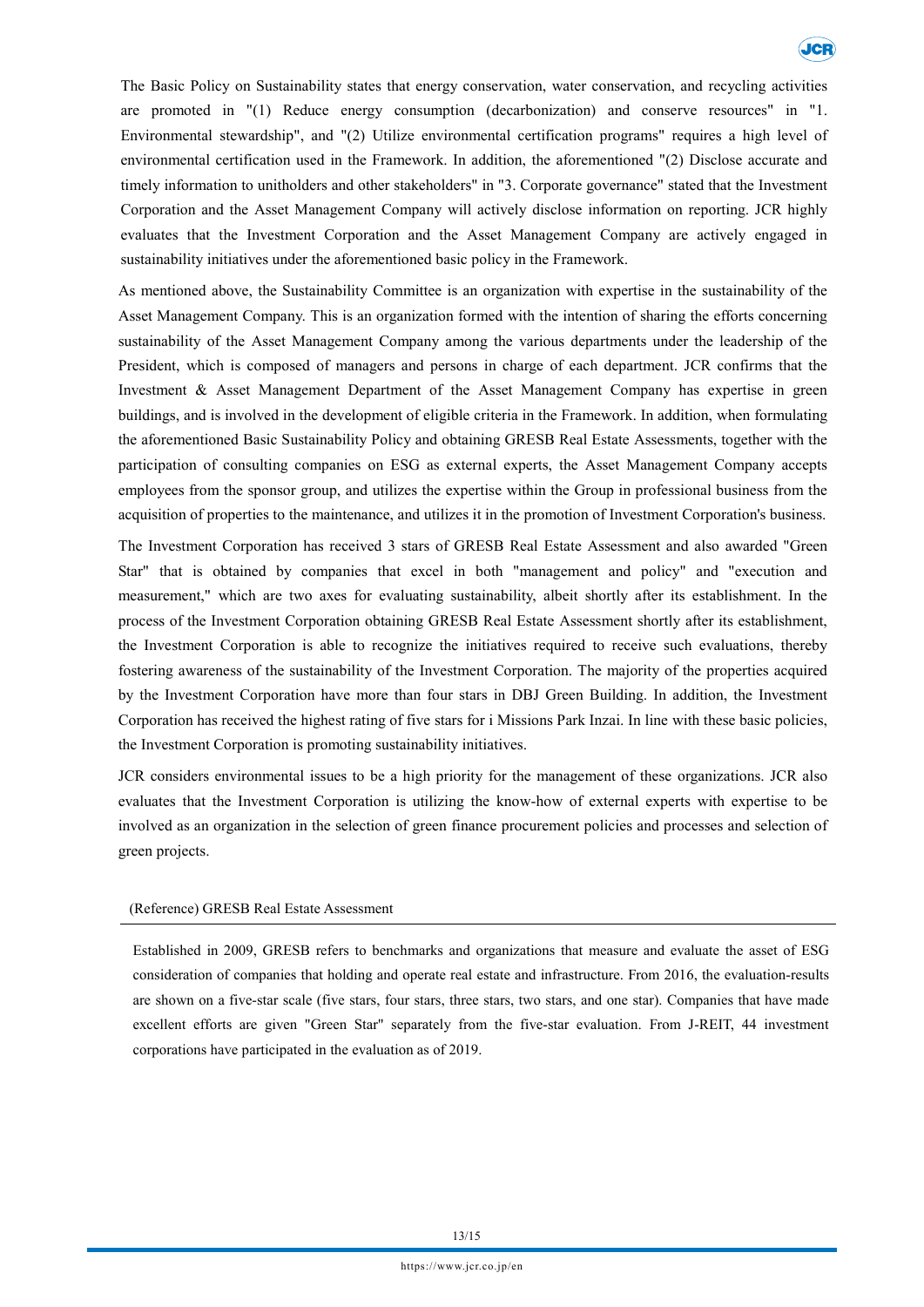

## ■Evaluation result

As a result, based on the JCR Green Bond Evaluation Methodology, JCR assigns "g1 (F)" for the "Greenness Evaluation (Use of Proceeds)" and "m1 (F)" for the "Management, Operation and Transparency Evaluation." Consequently, JCR assigns "Green 1 (F)" for overall "JCR Green Finance Framework Evaluation." The Framework is considered to meet the standards for items required by the Green Bond Principles, Green Loan Principles and the Ministry of the Environment's Green Bond Guidelines.

|                         |       | Management, Operation and Transparency Evaluation |              |              |              |                         |  |
|-------------------------|-------|---------------------------------------------------|--------------|--------------|--------------|-------------------------|--|
|                         |       | ml(F)                                             | m2(F)        | m3(F)        | m4(F)        | m5(F)                   |  |
| Greenness<br>Evaluation | gl(F) | Green $1(F)$                                      | Green $2(F)$ | Green $3(F)$ | Green $4(F)$ | Green $5(F)$            |  |
|                         | g2(F) | Green $2(F)$                                      | Green $2(F)$ | Green $3(F)$ | Green $4(F)$ | Green $5(F)$            |  |
|                         | g3(F) | Green $3(F)$                                      | Green $3(F)$ | Green $4(F)$ | Green $5(F)$ | <b>Not</b><br>qualified |  |
|                         | g4(F) | Green $4(F)$                                      | Green $4(F)$ | Green $5(F)$ | Not          | <b>Not</b>              |  |
|                         |       |                                                   |              |              | qualified    | qualified               |  |
|                         | g5(F) | Green $5(F)$                                      | Green $5(F)$ | Not          | <b>Not</b>   | <b>Not</b>              |  |
|                         |       |                                                   |              | qualified    | qualified    | qualified               |  |

|  | [JCR Green Finance Framework Evaluation Matrix] |  |
|--|-------------------------------------------------|--|
|  |                                                 |  |

■ Scope of Evaluation

Issuer/Borrower: ITOCHU Advance Logistics Investment Corporation (Security code: 3493)

#### [Assignment]

| Subiect                 | Evaluation                                        |                |
|-------------------------|---------------------------------------------------|----------------|
|                         | <b>JCR</b> Green Finance Framework Evaluation     | : Green $1$ (F |
| Green Finance Framework | Greenness Evaluation                              | : $g1(F)$      |
|                         | Management, Operation and transparency Evaluation | : m $1(F)$     |

Analysts in charge of this evaluation: Rieko Kikuchi and Kosuke Kajiwara